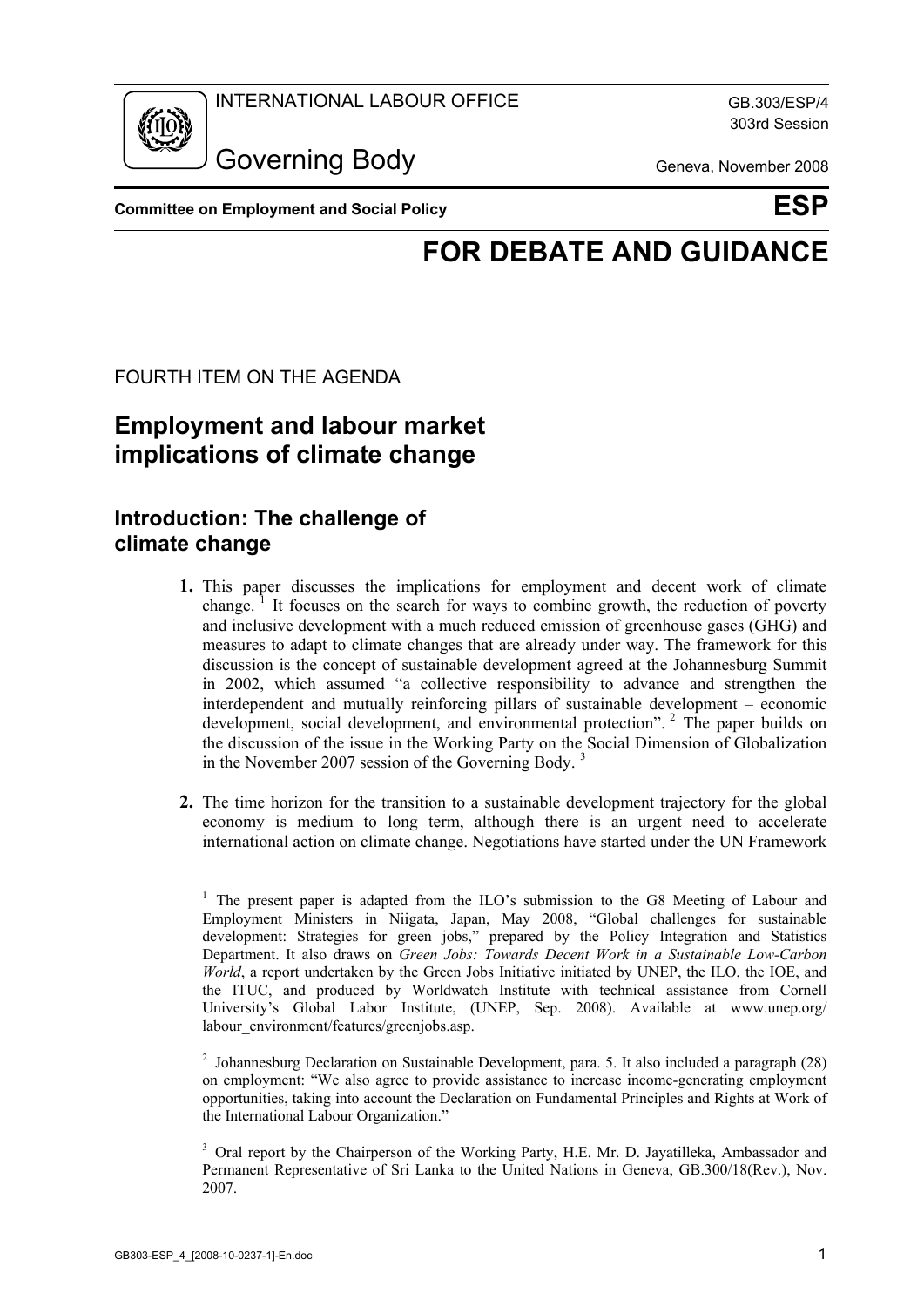Convention on Climate Change with a view to an agreed outcome at the Conference of the parties in Copenhagen in December 2009 which would avoid a rupture in the process of international target setting and implementation after the expiry of the Kyoto Protocol in 2012.

- **3.** Scientists suggest that in order to avoid dangerous, possibly irreversible and selfreinforcing climate change, atmospheric concentrations of GHGs should not exceed the equivalent of 450 parts per million (ppm)  $CO<sub>2</sub>$ . Even this level would result in a warming of 2°C on average. Stabilization scenarios show that a 450 ppm maximum requires global emissions to peak over the next 10–20 years. At the same time, the trend scenario of the International Energy Agency projects a 60 per cent increase in global demand for energy until 2030, needing a total investment of US\$20 trillion of which about half in developing countries.<sup>4</sup> While historically, industrialized countries have been responsible for the bulk of emissions, developing and rapidly industrializing countries are becoming major emitters in aggregate despite comparatively low emissions per capita. Action by the industrialized countries alone, therefore, will not be sufficient and poses starkly the issue of how to balance achievement of international commitments to poverty reduction and the containment of climate change.
- **4.** Global warming follows emissions with a long time lag. The world will experience further climate change even if emissions stopped today, albeit to a much lesser extent than otherwise. Adaptation to climate change in an effort to reduce its negative impacts is therefore inevitable. Most impacts in the short to medium term will come from increased variability of weather and more frequent and extreme events like storms, droughts, floods, and heat waves.
- **5.** Although developing countries have historically contributed least to emissions causing climate change, they stand to suffer most because many are vulnerable and least able to adapt to extreme environmental events. Particularly at risk are the heavily populated areas such as developing country mega-deltas and small island States. The economic sectors most dependent on the weather, such as agriculture and tourism, are likely to be most affected along with settlements and industry located in coastal and river flood plains, as well as other areas prone to storms.
- **6.** In the medium to long term, projected climate change from current trends will lead to serious disruption of economic and social activity in many sectors on all continents. However the technical and economic potential exists to reduce emissions to levels of climate change considered tolerable. "Mitigation", i.e. measures to reduce emissions or remove GHGs from the atmosphere are both necessary and cheaper than inaction.<sup>5</sup>

4 World Energy Outlook 2007, International Energy Agency, http://www.worldenergyoutlook.org/ 2007.asp.

5 Stern Review Report on the Economics of Climate Change, http://www.Hmtreasury.gov.uk/independent\_reviews/stern\_review\_economics\_climate\_change/stern\_review\_report.cfm.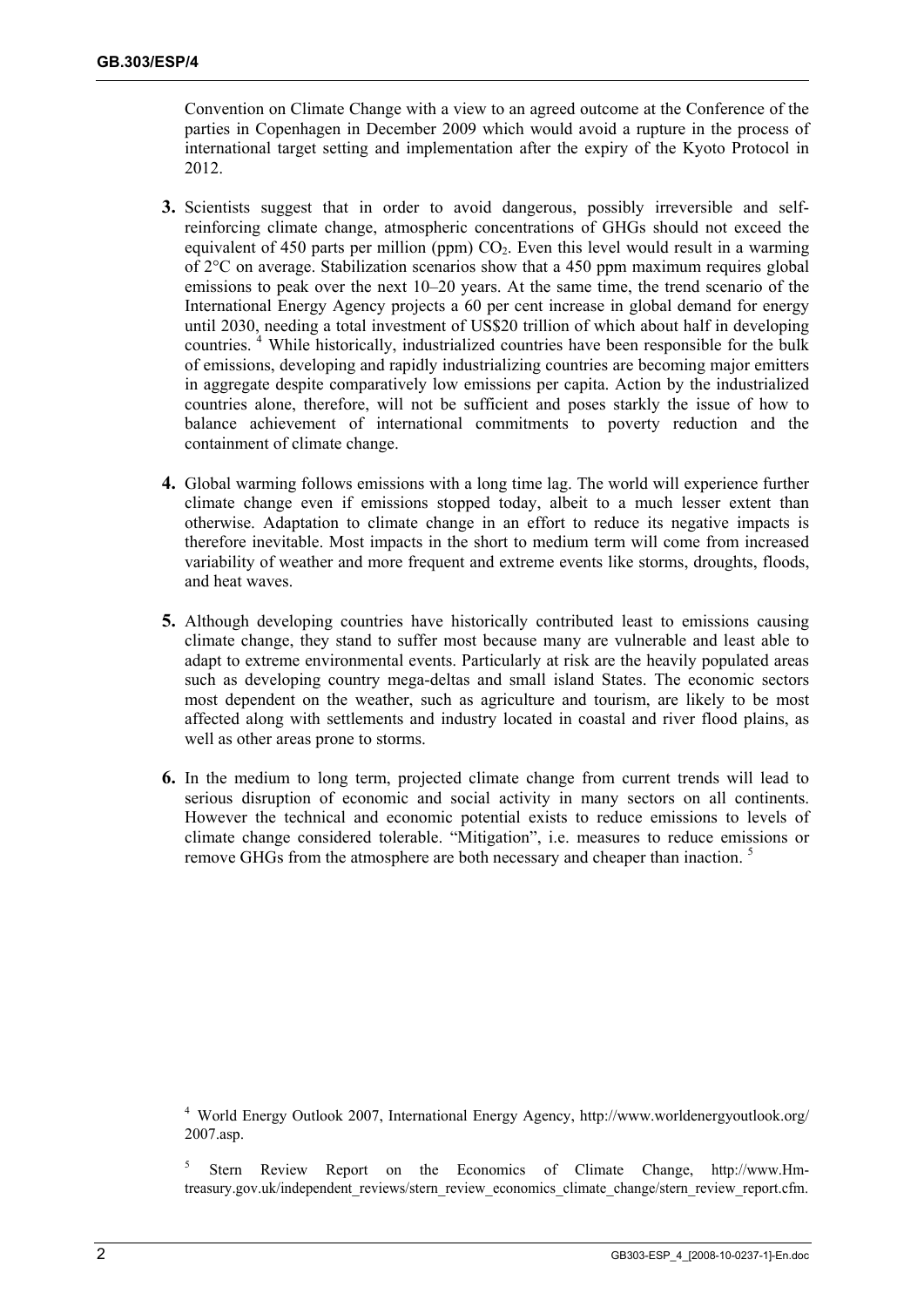

#### **CO2 emissions per capita (tons), 2004**

Source: UNDP Human Development Report 2007, cited in Commission on Growth and Development, The Growth Report: Strategies for Sustained Growth and Inclusive Development (Washington, the World Bank, 2008), p. 86.

- **7.** Making economic growth and development compatible with stabilizing the climate calls for "low carbon economies" worldwide. A reduction of emissions by half compared to trend would take cuts of 60–80 per cent in industrialized countries and still need 30 per cent lower levels in developing countries. Decoupling economic growth from emissions supposes major advances in energy efficiency of products and services, in power generation, in buildings and transport, a significant increase in the use of renewable energy, as well as lower emissions from land use. New technologies will be needed, including carbon capture and storage, together with additional development assistance to least developed countries in particular. While much of the implied "price tag" of the above can be thought upon positively as investment opportunities, aid to the poorest countries implies, at the very least, a redirection of existing overseas development assistance.
- **8.** Equity in responding to the climate change challenge is likely to be a key determinant of success. Ministers of the Group of 24 developing countries have expressed support for urgent collective action to mitigate and adapt to climate change: "They stressed, however, that in line with the principle of common but differentiated responsibilities, these cooperative actions need to be equitable, taking into account the low historical contribution and still much lower per capita energy use by developing countries, the much more adverse impact on them from climate change, and their unmet development needs." <sup>6</sup> For industrialized and developing countries, beyond ensuring that sustained economic growth remains a paramount objective, equity in the handling of employment transitions is key to the political sustainability of effective global action to reduce GHGs.

<sup>&</sup>lt;sup>6</sup> Intergovernmental Group of Twenty-Four on International Monetary Affairs and Development, communiqué, 11 Apr. 2008, http:www.g24.org/04-08ENG.pdf.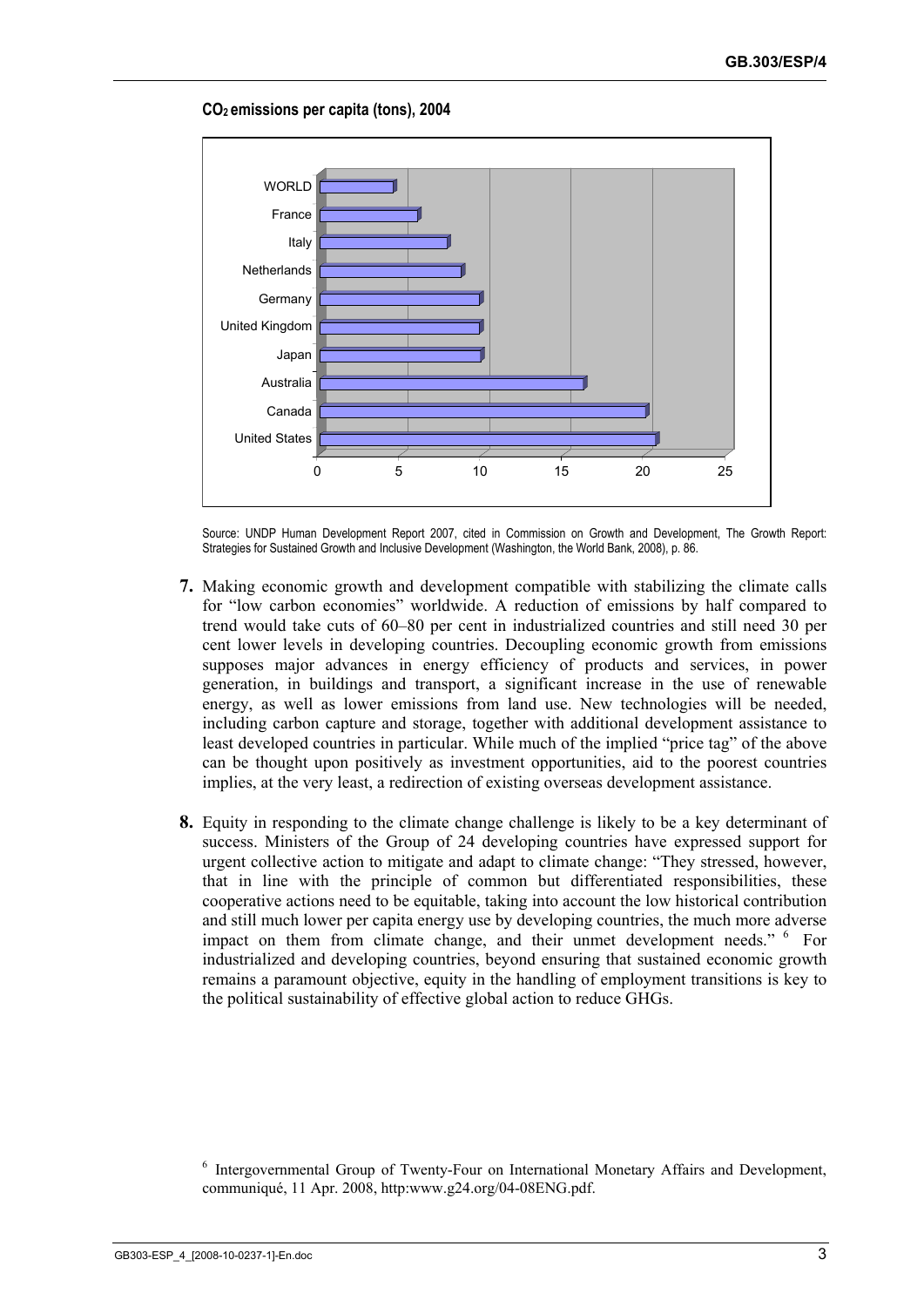### **Climate change and labour markets**

- **9.** There is growing awareness that employment and labour policies can contribute to a smooth transition to more sustainable growth by identifying opportunities for green jobs, greening existing jobs, and easing the phasing out of unsustainable jobs. Strategies for green jobs are set to become an increasingly important part of employment, and labour ministers' responsibilities, as well as the activities of employers' organizations and trade unions.
- **10.** The era emerging is one of policy induced, widespread economic restructuring which, like all episodes of economic restructuring, has vast implications for the quantity, the quality, and the location of labour. In addition, future development paths need to shift onto a low carbon trajectory. Such restructuring engages all of the core competencies and activities of the ILO.
- **11.** Just as there is increasing concern that the current path of globalization is yielding too few decent jobs, so is there concern that we cannot continue with growth at the expense of environmental quality. We are therefore in a period of transition, searching for the policies and the leadership that can take us into a sustainable development path, where social and environmental dimensions of globalization are an integral part of economic policy-making. Transitions in employment structures and in workplaces are central to this process.<sup>7</sup>
- **12.** Employment patterns and labour markets are, of course, in constant change, driven by many factors, including technology, trade, finance, demographics, demand cycles – as well as the environment. Maintaining a policy framework that facilitates and encourages change is one of the main responsibilities of employment and labour ministers. Climate change and other environmental issues add a dimension to that process of change. The future will not be "business as usual" and will represent yet another management challenge.

### **The employment impact of climate change**

- **13.** Climate change itself, adaptation to it and efforts to arrest it by reducing emissions, have far-reaching implications for economic and social development, for production and consumption patterns, and therefore for employment, incomes and poverty reduction. One of the most visible risks concerns food and economic security, particularly in regions and sectors based on agriculture. The Stern Review has drawn attention to the fact that 22 per cent of the global population are dependent on agriculture,  $\delta$  and that the sector also has the highest concentration of the world's poor (75 per cent of the poorest people in the world, the 1 billion people who live on less than US\$1 a day). Not least because of its impact on agricultural livelihoods, climate change poses a threat to the achievement of the Millennium Development Goals (MDGs), a threat exacerbated by the recent rise in food commodity prices. A further MDG-related impact is on health, which will also affect the workforce, particularly in developing countries. Another weather-dependent sector is tourism, where employment has been growing fast.
- **14.** In all three sectors, agriculture, tourism, and health, women are likely to be affected more than men. Women predominate among the poorest and are disproportionately concentrated

<sup>&</sup>lt;sup>7</sup> Summit Declaration on Growth and Responsibility in the World Economy, 7 June 2007, (para. 22).

<sup>&</sup>lt;sup>8</sup> The ILO estimates on the contrary that 36 per cent of world employment was in agriculture in 2006, KILM, 2008.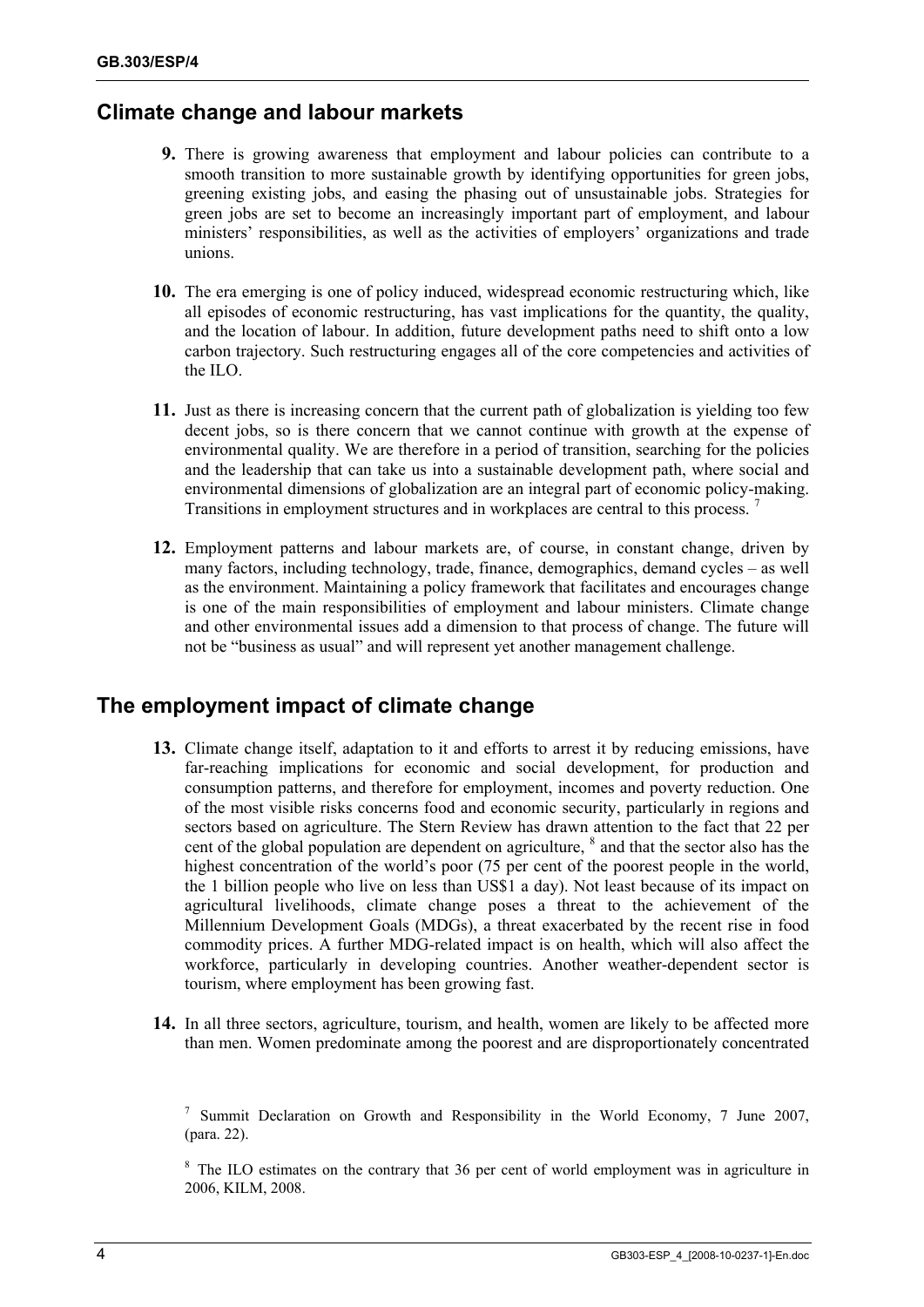in agriculture and tourism. Among other things, therefore, the impact of climate change could have a negative gender dimension. Moreover, the share not only of poor pay but also poor working conditions can be substantial in the aforementioned sectors, which can make women doubly vulnerable to adverse effects.

**15.** More frequent and severe natural disasters are likely to trigger or accelerate migration flows and could increase existing political tensions and instability. The response to such crises could help to make local societies more resilient if it aimed at adapting livelihoods rather than short-term disaster relief to return to the original situation. Access to basic social protection systems also cushion the impact of disasters and help prevent temporary loss of earnings becoming chronic poverty. The problem lies in the fact that, while many of the poorest countries are most vulnerable to natural disasters, they are also the ones with least social protection provision.

### **Job losses, but job gains as well**

- **16.** Major investments in adaptation could offer significant employment and income opportunities through extending coastal defences, reinforcing buildings and infrastructure, water management and harvesting. Adaptation will require the transfer of new technologies on a large scale and involve the relocation of exposed settlements and industry. Adaptation in agriculture could have positive or negative impacts on employment and income, depending on the labour inputs of new crops and farming practices and their compatibility with smallholder farming. The availability of finance on affordable terms to low-income farmers, small enterprises and poor communities is an essential element in adaptation investment. All of the above requires both donor assistance and strong policy guidance of the State, as reflected in the many countries that have already adopted national programmes on sustainable development.
- **17.** It is difficult to predict just which jobs will disappear, as, among other reasons, many currently unsustainable jobs may simply be transformed, e.g. through the adoption of "clean coal" technology. That said, jobs connected with fossil fuel generation are in decline, as shown in the table below – although that decline is for many reasons, including ones unrelated to policies on climate change, such as mechanization.

| Country              | 1996 (in thousands)                                                                 | 2006 (in thousands) | Change $(\%)$ |
|----------------------|-------------------------------------------------------------------------------------|---------------------|---------------|
| China                | 9020                                                                                | 5 5 8 0             | $-38$         |
| Romania              | 241                                                                                 | 120                 | $-50$         |
| Ukraine              | 4 3 9 0                                                                             | 4 0 3 7             | $-7$          |
| Slovakia             | 34                                                                                  | 16                  | $-52$         |
| South Africa         | 603                                                                                 | 398                 | $-34$         |
| <b>United States</b> | 569                                                                                 | 687                 | $+21$         |
| United Kingdom       | 107                                                                                 | 103                 | $-4$          |
| Malaysia             | 35                                                                                  | 27                  | $-22$         |
|                      | Source: Green Jobs: Towards Decent Work in a Sustainable Low-Carbon World, op. cit. |                     |               |

#### **Fossil fuel (and metals) mining employment in selected countries, 1996–2006**

**18.** A literature review for the ILO of the limited number of quantitative assessments of the impact of mitigation measures on labour markets, mostly in industrialized countries, finds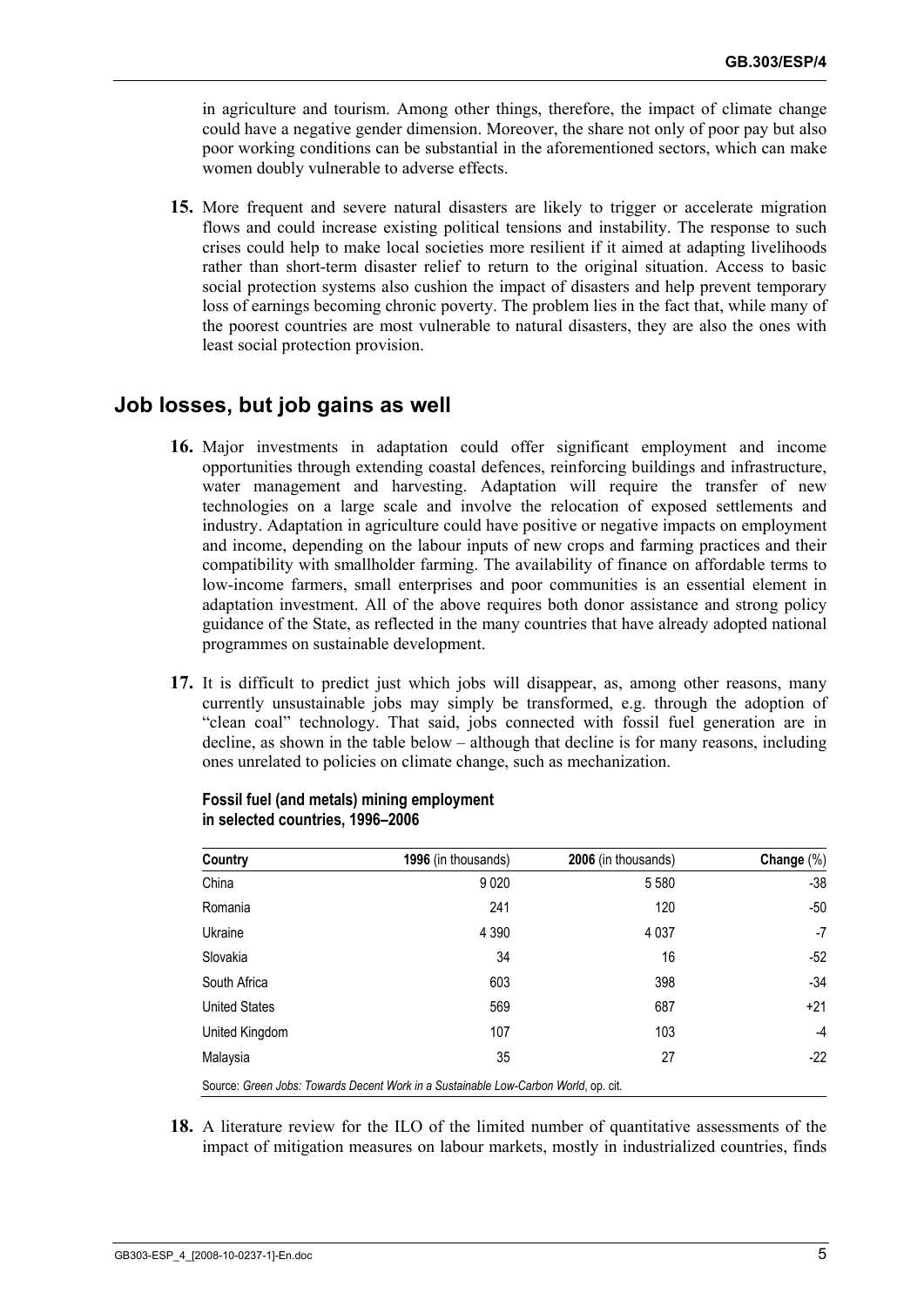that a transition to a low-carbon economy should lead to a net increase in employment.<sup>9</sup> This typically small net gain is, however, the result of major labour market transitions, with substantial losses of some jobs more than compensated by increases in others.  $^{10}$  It is, moreover, plausible to assume that the jobs lost could be disproportionately high-paying jobs in unionized sectors, as most jobs, for example, in the fossil fuel industry. If this were the case, then it highlights the role that collective bargaining could play in labour market adjustment at least social cost – for example, on skills needs to facilitate that adjustment. The table below shows estimates of employment in the renewable energy sector for 2006.

| Employment estimates in the renewable energy sector, |
|------------------------------------------------------|
| global and selected countries, 2006                  |

| Renewable energy source | <b>World/selected countries</b>                                                     | Employment |
|-------------------------|-------------------------------------------------------------------------------------|------------|
| Wind                    | World                                                                               | 300 000    |
| Solar photovoltaic      | World                                                                               | 115 000    |
| Solar thermal           | China, Europe, United States                                                        | 624 000    |
| Biomass/biofuels        | Brazil, United States, China, Germany                                               | 1 174 000  |
| Hydropower              | Europe, United States                                                               | 39 000     |
| Geothermal              | United States, Germany                                                              | 25 000     |
| Renewables combined     |                                                                                     | 2 277 000  |
|                         | Source: Green Jobs: Towards Decent Work in a Sustainable Low-Carbon World, op. cit. |            |

**19.** Employment generated in China's renewables sector is already substantial, as shown below, and is growing.

|                                                                                     | Wind power | Solar photovoltaic | Solar thermal | <b>Biomass</b> | Total   |
|-------------------------------------------------------------------------------------|------------|--------------------|---------------|----------------|---------|
| Generation                                                                          | 6 0 0 0    | 2 000              |               | 1 0 0 0        | 9 0 0 0 |
| Manufacturing                                                                       | 15 000     | 38 000             | 400 000       | 15 000         | 468 800 |
| Service                                                                             | 1 200      | 15 000             | 200 000       | 250 000        | 466 200 |
| Total                                                                               | 22 200     | 55 000             | 600 000       | 266 000        | 943 200 |
| Source: Green Jobs: Towards Decent Work in a Sustainable Low-Carbon World, op. cit. |            |                    |               |                |         |

#### **Estimates of Chinese employment in the renewables sector, 2006**

**20.** Mitigation-related activities are likely to be more labour-intensive than the more capitalintensive, "carbon-based" activities they replace. Also, projections for employment growth in emerging energy sectors are remarkably strong. This is clear over recent years for Germany, as shown below.

<sup>9</sup> "The impacts of climate change on employment and incomes  $- A$  review of the literature", Centre for Sustainable Production and Consumption, commissioned by the ILO, forthcoming.

<sup>&</sup>lt;sup>10</sup> "Climate change and employment", with the support of the DG Environment, ETUC study, Syndex, Istas, Wuppertal Institute, SDA (2007), at http://www.etuc.org/a/3676; "Renewable energy sector in the EU: Its employment and export potential", a final report to DG Environment, Ecotec study, Research and Consulting Ltd, United Kingdom, 2002, at http://www.tuuleenergia.ee/ uploads/File/employment%20and%20export.pdf; S. Laitner, S. Bernow and DeCicco, 1998: "Employment and other macroeconomic benefits of an innovation-led climate strategy for the United States", Energy Policy, 26(5), pp. 425–432; D.M. Kamman, K. Kapadia, M. Fripp, 2004: "Putting renewables to work: How many jobs can the clean energy industry generate?", Renewable and Appropriate Energy Laboratory (RAEL) report, University of California, Berkeley.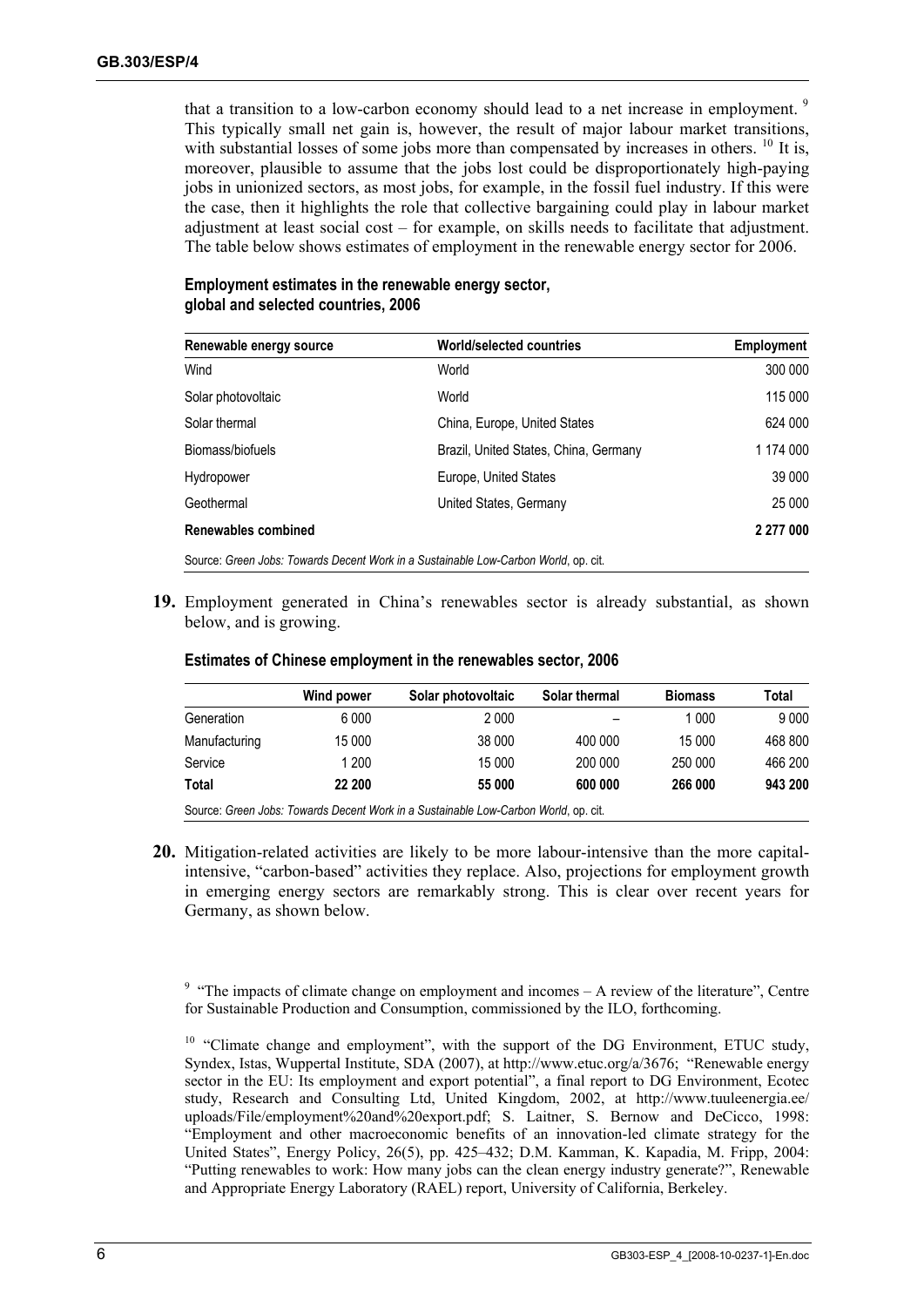|                | 1998    | 2004                                                                                | 2006    | <b>Expected growth</b><br>$2006 - 10$ (%) |
|----------------|---------|-------------------------------------------------------------------------------------|---------|-------------------------------------------|
| Wind power     | 16 600  | 63 900                                                                              | 82 100  | 6.8                                       |
| Solar energy   | 5400    | 25 100                                                                              | 40 200  | 49                                        |
| Hydropower     | 8 6 0 0 | 9 500                                                                               | 9400    | n.a.                                      |
| Geothermal     | 1600    | 1800                                                                                | 4 200   | 74                                        |
| <b>Biomass</b> | 25 400  | 56 800                                                                              | 95 400  | 37                                        |
| Services       | 10 000  | n.a.                                                                                | n.a.    | n.a                                       |
| <b>Total</b>   | 66 600  | 157 100                                                                             | 231 300 | n.a.                                      |
|                |         | Source: Green Jobs: Towards Decent Work in a Sustainable Low-Carbon World, op. cit. |         |                                           |

#### **Employment in the German renewables sector, 1998, 2004 and 2006**

**21.** It is also clear from scenarios forecasting employment growth in the solar power sector, as shown by the figure below.



 **Global solar employment projections, 2010–30** 

*Source: Green Jobs: Towards Decent Work in a Sustainable Low-Carbon World,* op. cit.

**22.** Most of these transitions are likely to take place within economic sectors including agriculture, power generation, energy-intensive industries, construction and transport. All aspects of adaptation and of mitigation require new technical and often also entrepreneurial skills. Increases in energy efficiency and in renewables will be a big part of the equation. While the IPCC report has emphasized the significant potential to create new employment of adaptation and mitigation efforts, generally employment has only featured marginally in the climate debate as a "co-benefit" of mitigation measures. This view overlooks the fact that the benefits for employment and development are vital for making many mitigation measures technically feasible, economically viable, socially acceptable, and politically sustainable. And this fact, in turn, underscores the vital role that the ILO and its constituents can play in climate-induced labour market transition.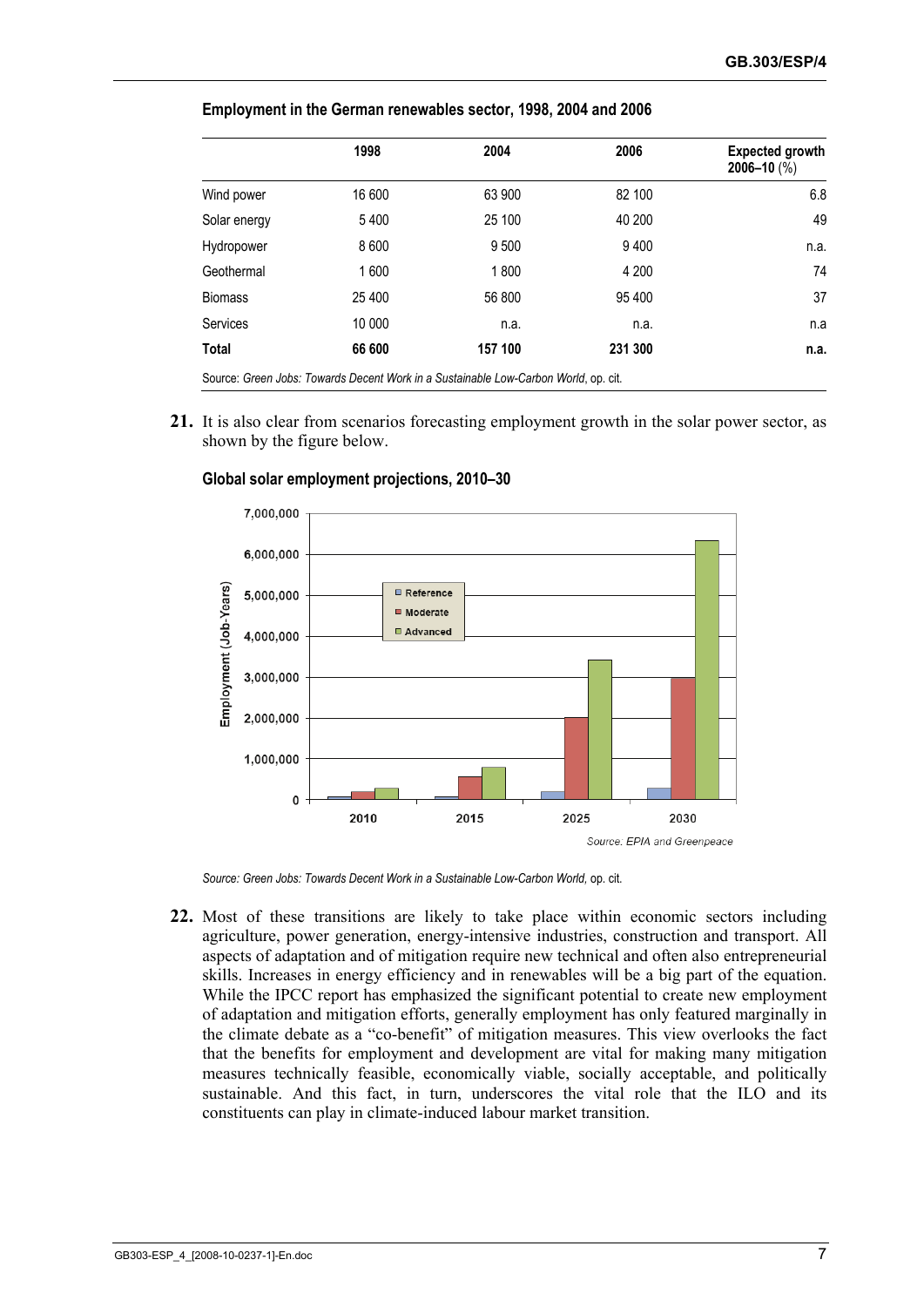### **Green jobs benefits in developing countries**

- **23.** The point has been made, and rightly so, as to the vulnerability of many developing countries in adjusting to climate change. That, however, does not by any means preclude the significant "green" employment opportunities that exist in developing countries. Existing and reported green jobs tend to be concentrated in certain countries and regions. This, however, is a reflection of proactive policy initiatives and current investment patterns, rather than inherent to the concept. There are numerous case examples and pilot projects that demonstrate the scope and the potential for green jobs in developing countries. Where data exists, such as on renewable energy, half of the reported jobs are found in developing countries. Green jobs in emerging economies and developing countries include not just opportunities for managers, scientists and technicians, but primarily benefit a broad cross-section of the population that needs them most: young people, women, farmers, rural populations and slum dwellers.
- **24.** The contribution that green jobs will make to clean economic growth, development and poverty reduction will ultimately depend on the quality of these jobs. The "Green Jobs" report finds that many existing green jobs are of poor quality and those in recycling, construction or biofuels for example, are often informal in nature. Employment in recycling is often precarious – involving serious occupational and public safety and health hazards and low wages and incomes. Serious labour and human rights violations have been recorded in relation to feedstock production for biofuels. Thus, while there are clearly constraints and obstacles, the potential for green jobs is still enormous.
- **25.** Consider, for example, the contribution that one NGO, Grameen Shakti, has made in Bangladesh in the diffusion of renewable energy (and access to energy for those previously unconnected to any grid), as shown in the table below. Data on developing country opportunities in green employment is sparse to date, and a further effort at collection of this data is warranted.

| Total installation of solar panels                                                | 170 000    |
|-----------------------------------------------------------------------------------|------------|
| Total number of improved cook stoves                                              | 15 500     |
| Total installation of biogas plants                                               | 4 500      |
| Number of trained technicians                                                     | 2575       |
| Number of trained customers                                                       | 75 050     |
| Planned biogas plant construction, 2012                                           | 500 000    |
| Planned improved cook stoves, 2012                                                | 10 000 000 |
| Green job creation by 2015                                                        | 100 000    |
| Source: Grameen Shakti at a Glance, Grameen Shakti, Dhaka, Bangladesh, June 2008. |            |

#### **Grameen Shakti's renewable energy services in Bangladesh**

### **Opportunities and challenges for employment**

### **Adjustment at the enterprise level: A challenge for all, SMEs in particular**

**26.** The climate change challenge is global, but meeting it requires sustained transformations in enterprises at local level. The reflex to "reduce, reuse and recycle" can enter the culture of investment, production and employment, but requires leadership by labour and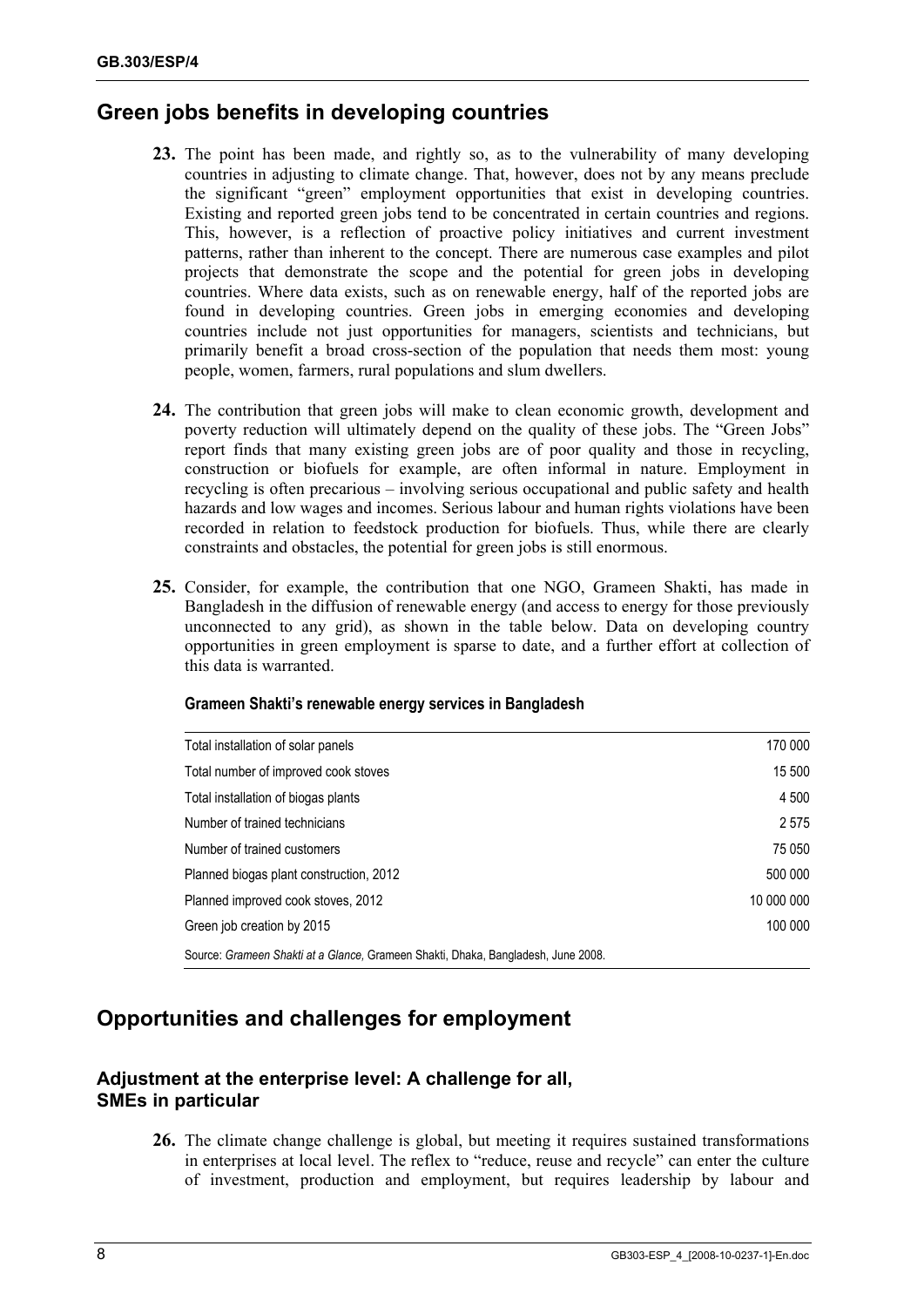employment ministers, employers' organizations and trade unions. The potential of tripartism in this regard was demonstrated by the adoption of a comprehensive policy statement on the "Promotion of sustainable enterprises" at the 2007 International Labour Conference.  $\frac{11}{11}$  An increasing number of companies include sustainable development goals in their corporate objectives and reporting. There are also several sectoral initiatives aimed at promoting responsible business practice on both the environment and also labour and social issues.

- **27.** Two issues would seem fundamental. First, the vast majority of enterprises in the world consists of small firms that may not possess either the financial wherewithal, or the information on climate change, or both, necessary to adjust their business practices. Moving to a sustainable development trajectory will require a particular focus on small enterprise. The ILO's social partners have a major stake here. The ILO is working in China on a programme that will include design and testing of ways to improve energy efficiency in small enterprises along the lines of the successful ILO programme "Work improvement in small enterprises".
- **28.** It is also true that, through their participation in global value chains, multinational enterprises (MNEs) have a significant role to play in the diffusion of best practice in adjusting to the challenges of climate change. One such role, for example, is through technology transfer to small firms, a vital feature of multinational business, as endorsed by the Tripartite Declaration of Principles concerning Multinational Enterprises and Social Policy.
- **29.** Second, labour market adjustment to sustainability, both externally, and internally within the firm, is, depending on the national context, an appropriate subject of collective bargaining, but, more generally, a potentially most useful subject of information exchange between employers' organizations and trade unions. Instances in which the social partners are negotiating change are increasing in number, with perhaps the best-known example being at the sectoral level in Spain, as discussed in the box below.

#### **Spain's tripartite social dialogue on climate change**

Seven tripartite round tables on social dialogue at sector level, and one general round table were created under law 01/2005, which committed Spain to the implementation of the Kyoto Protocol. A Royal Decree (202/2006) subsequently defined the composition, role, and functioning of the round tables. The institutional legitimacy of the round tables is thus statutorily based.

The round tables were created as a mechanism for ensuring the participation of the social partners in the implementation of Spain's National Plan of Action (NPA) on the reduction of GHGs, and focus their attention on the plan's effects on competitiveness, employment stability, and social cohesion. The sectors include electricity, refineries, cement, glass, ceramics, steel and paper. An eighth sector-level round table was created in 2007 to cover other sectors not directly addressed by the NPA.

Each tripartite round table is comprised of six representatives of each of the parties. The general round table has the function of recognizing and articulating the various proposals to emerge from the individual sectorlevel round tables, and of submitting these to the relevant governmental agency or ministry. While the Government is not obliged to act on the proposals, evidence to date suggests that they are taken seriously into account in decision-making on climate change.

<sup>11</sup> Conclusions concerning the promotion of sustainable enterprises, International Labour Conference, June 2007. http://www.ilo.org/dyn/empent/docs/F836599903/ILC96-VI-2007-06-0147- 2-En.pdf.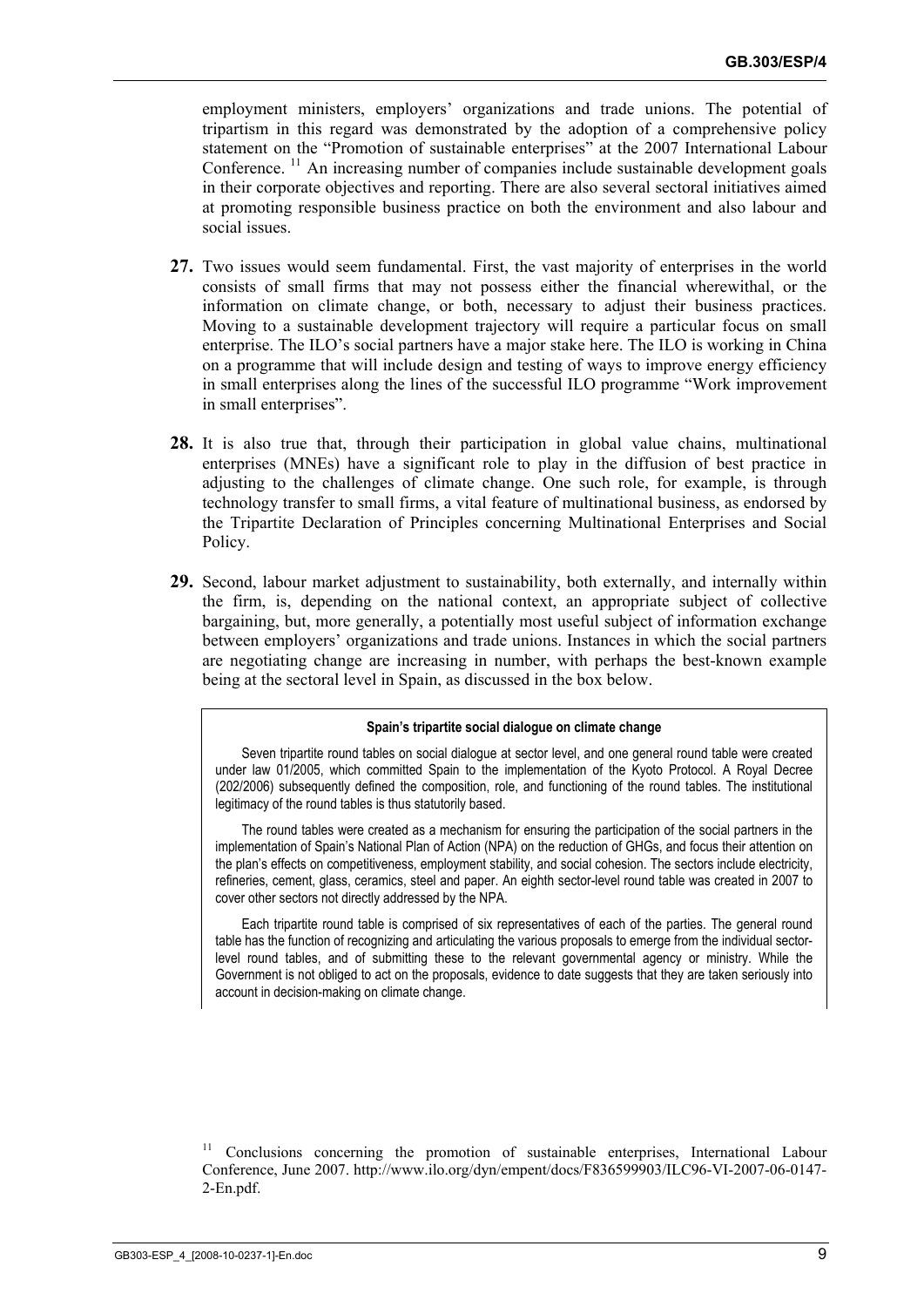While the round tables have identified a variety of concerns in addressing commitments to lower emissions, none of the actors has identified insuperable difficulties relative to competitiveness or employment. The information used by the round tables comes for the most part from the Government's data on emissions. In a more recent meeting of the round tables, a proposal was made for the creation of specific, sector-level indicators relative not only to emissions, but to aspects of competitiveness and employment as well.

Interviews conducted by the ILO\* found a very high degree of satisfaction with the functioning of the round tables, particularly among trade union representatives. The round tables are considered an instrument of great usefulness for the exchange of information, fostering understanding, and minimizing the risk of conflict. Replicability of the Spanish model of social dialogue on climate change is clearly feasible, particularly in view of the European tradition of tripartism. In countries without such a strong tradition, there are other modalities for an exchange of information between employers, workers, and the representatives of both, the most traditional form being through collective bargaining.

\* El impacto del cambio climático en el empleo: la gestión de las transiciones a través del diálogo social, unpublished study undertaken by Fundación Sustainlabour, Fundación Internacional para el Desarrollo Sostenible, and the ILO, Madrid 2007, pp. 8–10.

**30.** There is a need and an opportunity for the ILO to expand the climate change debate to include the investment, production, and employment implications of adaptation and mitigation measures. The transformation to a greener economy will take place in enterprises all over the world, where the perspectives of the ILO's constituents can determine the success with which progress is achieved on global goals.

### **Decent Work in a greener economy**

- **31.** "Green jobs" does not lend itself to a tight definition but certainly includes the direct employment which reduces environmental impact ultimately to levels that are sustainable. This includes jobs that help to reduce the consumption of energy and raw materials, decarbonize the economy, protect and restore ecosystems and biodiversity and minimize the production of waste and pollution. Green jobs can lead to lower environmental impacts directly, e.g. in the transport sector as railway or subway operators providing energyefficient mass transportation, or indirectly, e.g. as technicians in industry or logistics managers in services reducing energy consumption in manufacturing and delivery of services.
- **32.** The range of profiles of green jobs stretches from highly skilled research and development or management functions through to technical and skilled levels to the relatively low skilled. The largest numbers of already existing and future green jobs is concentrated in sectors directly linked to the use of energy and the recovery of raw materials:
	- **Influent** in energy efficiency, particularly in the building sector (renovation of the existing built environment), but also industry and transport;
	- **n** renewable energy;
	- **n** mobility: mass transportation in particular;
	- $\blacksquare$  recycling and reuse;
	- sustainable use of natural resources: agriculture, forestry and fisheries;
	- **EXECUTE:** environmental services.
- **33.** A somewhat wider concept of "green jobs" might embrace any new job in a sector which has a lower than average environmental footprint, contributes to improving overall performance, albeit perhaps only marginally. This more relative notion poses a problem to those who set out to count and monitor the number of green jobs. For example, workers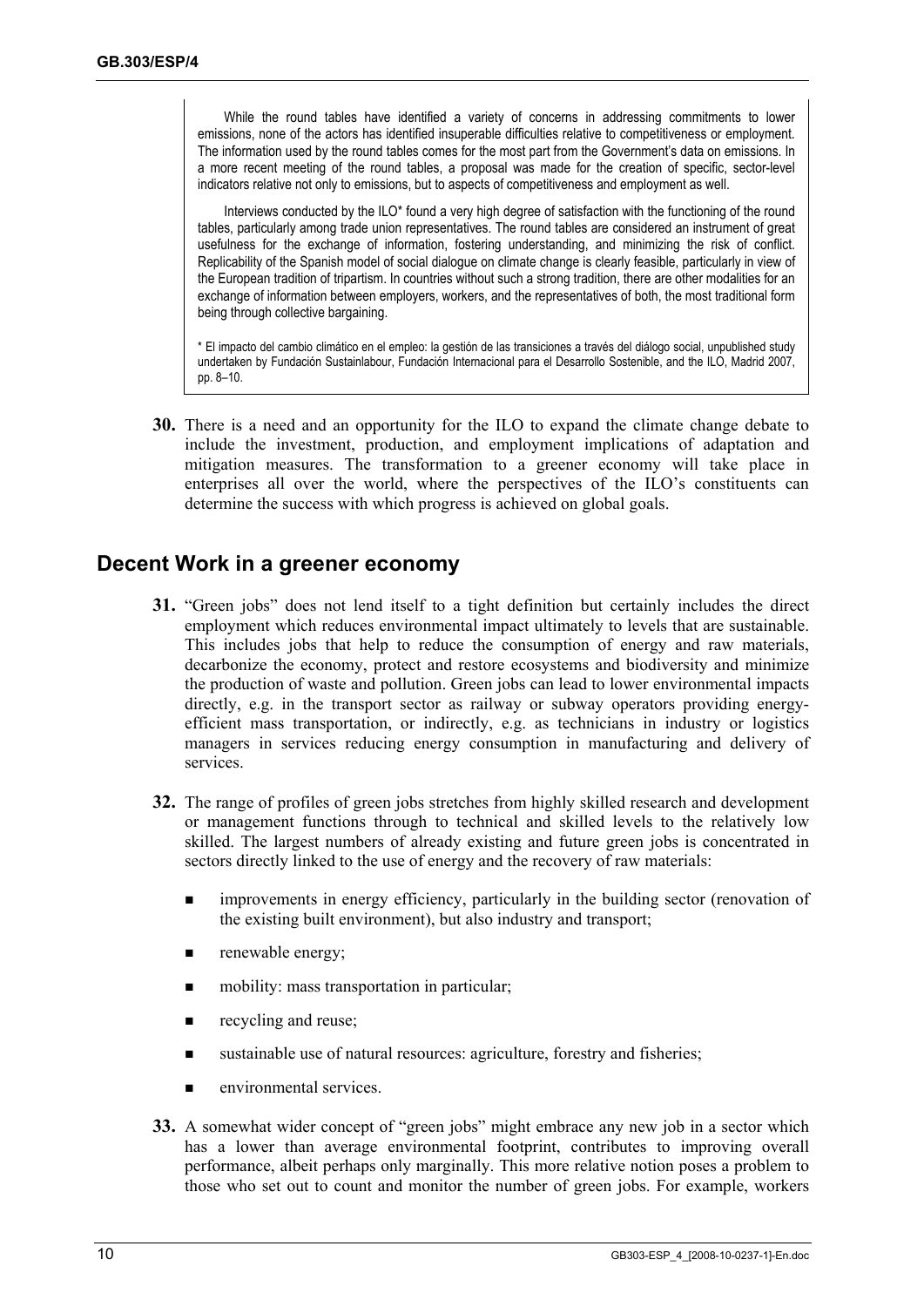assembling hybrid cars or cars with less than, say,  $120g/km$  of  $CO<sub>2</sub>$  emissions are performing "greener" jobs than other car workers because these types of cars contribute significantly less to GHG emissions. However, if transport volumes continue to rise as projected, a larger number of cars, even if they are cleaner, will still not be sustainable.

**34.** The different shades of green complicate accounting, but the real significance of the concept of "green jobs" is not so much in the precise volume of direct green jobs that are being created, but the "greening" of existing and future jobs and the consequent transformation of employment patterns and skills needs. For example, an auto mechanic is a traditional occupation – it becomes "greened", however, when those skills are applied to hybrid cars rather than to the standard combustion engine. The table below highlights the skills challenge in the transformation to a greener world.

#### **Skills for a greener world**

**35.** New occupations and the "greening" of existing ones impose a widespread challenge on education and vocational training systems. This is so, even if "the vast majority of green jobs are in the same areas of employment that people already work in today", as shown in the table below.

| <b>Strategies for green</b><br>economy investments                                                                                                                           | Representative jobs                                                                                                                                                                                                                                                    |  |
|------------------------------------------------------------------------------------------------------------------------------------------------------------------------------|------------------------------------------------------------------------------------------------------------------------------------------------------------------------------------------------------------------------------------------------------------------------|--|
| Building retrofitting                                                                                                                                                        | Electricians, heating/air conditioning installers, carpenters, construction equipment<br>operators, roofers, insulation workers, industrial truck drivers, construction<br>managers, building inspectors                                                               |  |
| Mass transit                                                                                                                                                                 | Civil engineers, rail-track layers, electricians, welders, metal fabricators, engine<br>assemblers, production helpers, bus drivers, first-line transportation supervisors,<br>dispatchers                                                                             |  |
| Energy-efficient automobiles                                                                                                                                                 | Computer software engineers, electrical engineers, engineering technicians, welders,<br>transportation equipment painters, metal fabricators, computer-controlled machine<br>operators, engine assemblers, production helpers, operations managers, auto<br>mechanics  |  |
| Wind power                                                                                                                                                                   | Environmental engineers, iron and steel workers, millwrights, sheet metal workers,<br>machinists, electrical equipment assemblers, construction equipment operators,<br>industrial truck drivers, industrial production managers, first-line production<br>supervisors |  |
| Solar power                                                                                                                                                                  | Electrical engineers, electricians, industrial machinery mechanics, welders, metal<br>fabricators, electrical equipment assemblers, construction equipment operators,<br>installation helpers, labourers, construction managers                                        |  |
| Cellulosic biofuels                                                                                                                                                          | Chemical engineers, chemists, chemical equipment operators, chemical technicians,<br>mixing and blending machine operators, agricultural workers, industrial truck drivers,<br>farm product purchasers, agricultural and forestry supervisors, agricultural inspectors |  |
| Source: R. Pollin and J. Wicks-Lim, Job Opportunities for the Green Economy, Political Economy Research Institute, University of<br>Massachusetts, Amherst, June 2008, p. 2. |                                                                                                                                                                                                                                                                        |  |

#### **A greener economy with familiar occupations**

**36.** Demand for eco-friendly products is likely to expand geometrically. It is therefore necessary to ensure that skill shortages do not become a constraint on meeting that demand – and, as such, a constraint on achieving sustainability. This will require the acquisition of new skills, or an extension or reorientation of existing knowledge and skills. Changing consumption patterns are an important driver of changing product specifications and standards. Both require new knowledge in old jobs. The table below demonstrates new skills needs in the building sector, as foreseen in New South Wales, Australia.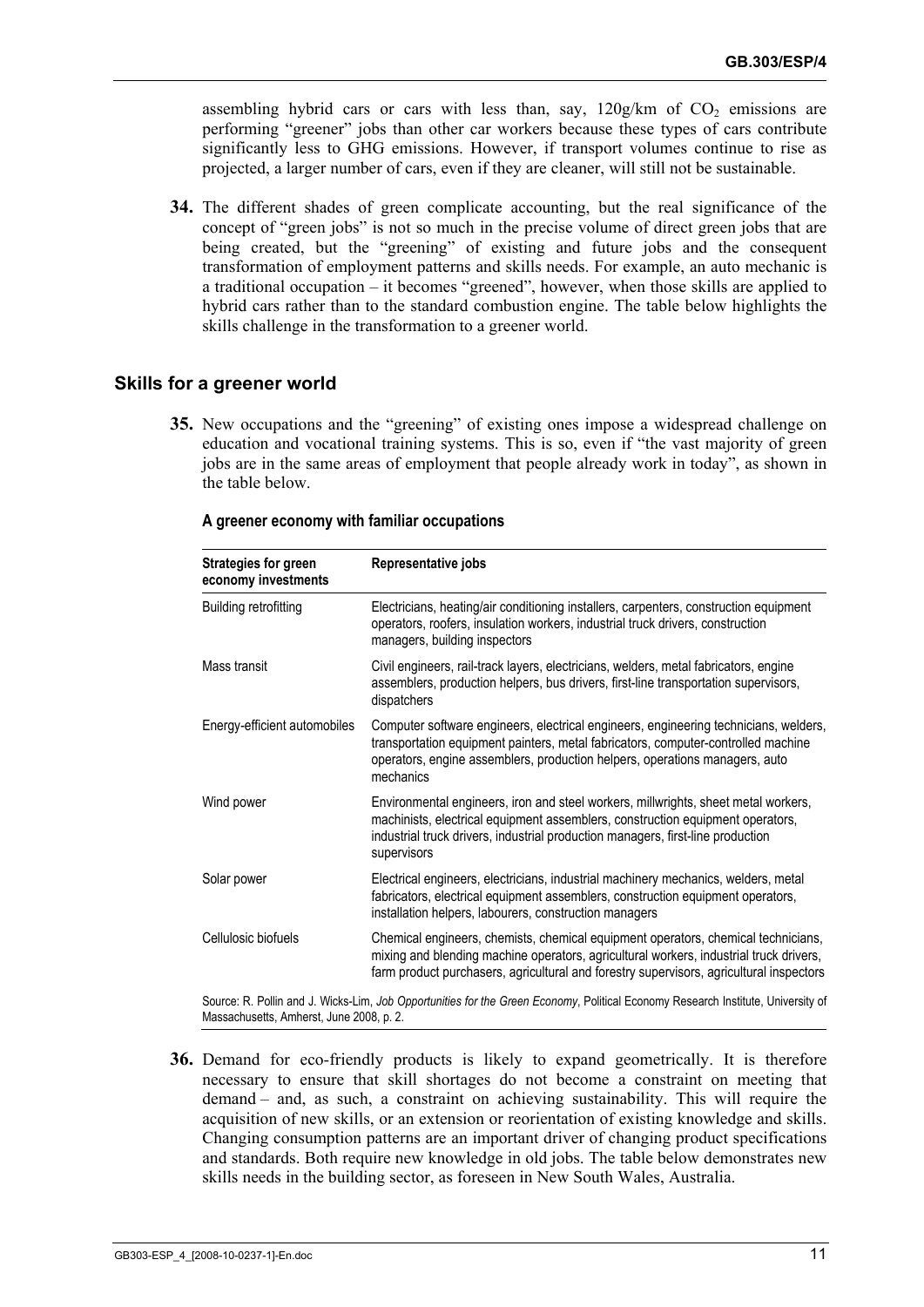#### **New skills needs for the building/housing sector**

Building design and drafting capacities to enable "design-in" sustainability Compliance with regulations, codes, and voluntary standards Knowledge of sustainable building products that embed energy efficiency and how best to use them Knowledge of sustainable construction techniques Installation and maintenance of new technologies Effective management of increasingly complex facilities and related infrastructure Knowledge of sustainable building principles for sales promotion Knowledge of resource management (including waste minimization and recycling) Source: *Skills for Sustainability*, Board of Vocational Education and Training, New South Wales, Australia, 2008.

**37.** Another way of looking at the various occupations implied by the shift to greener jobs is to consider that there are important indirect employment effects for every direct job created in the new, green industries, as shown for the United States below.

| Industry segment                                                                    | Direct jobs | Direct and indirect jobs |
|-------------------------------------------------------------------------------------|-------------|--------------------------|
| Wind power                                                                          | 16 000      | 36 800                   |
| Photovoltaics                                                                       | 6800        | 15 700                   |
| Solar thermal                                                                       | 800         | 1 900                    |
| Hydroelectric power                                                                 | 8 0 0 0     | 19 000                   |
| Geothermal                                                                          | 9 0 0 0     | 21 000                   |
| Ethanol                                                                             | 67 000      | 152 000                  |
| <b>Biodiesel</b>                                                                    | 2750        | 6 300                    |
| Biomass power                                                                       | 66 000      | 152 000                  |
| Fuel cells                                                                          | 4 800       | 11 100                   |
| Hydrogen                                                                            | 4 0 0 0     | 9 2 0 0                  |
| <b>Total private industry</b>                                                       | 181 150     | 427 000                  |
| <b>Federal Government</b>                                                           | 800         | 1850                     |
| Department of Energy Labs                                                           | 3600        | 8 3 0 0                  |
| State and local government                                                          | 2 500       | 5750                     |
| <b>Total Government</b>                                                             | 6 9 0 0     | 15870                    |
| Trade and professional associations, NGOs                                           | 1500        | 3 4 5 0                  |
| <b>Grand total</b>                                                                  | 193 550     | 446 320                  |
| Source: Green Jobs: Towards Decent Work in a Sustainable Low-Carbon World, op. cit. |             |                          |

#### **Direct and indirect jobs in the US renewables sector, 2006**

### **Green work and Decent Work not always synonymous**

**38.** A further consideration is the quality of green jobs, and the fact that, however green, they may not equate with decent work. Many green jobs in recycling, construction, or in the biofuels sector, for example, are currently informal, and subject to dangerous and/or arduous working conditions. Recycling, especially in developing countries, is often precarious employment, involves serious occupational as well as public safety and health hazards, and generates less than living wages and incomes. Feedstock production for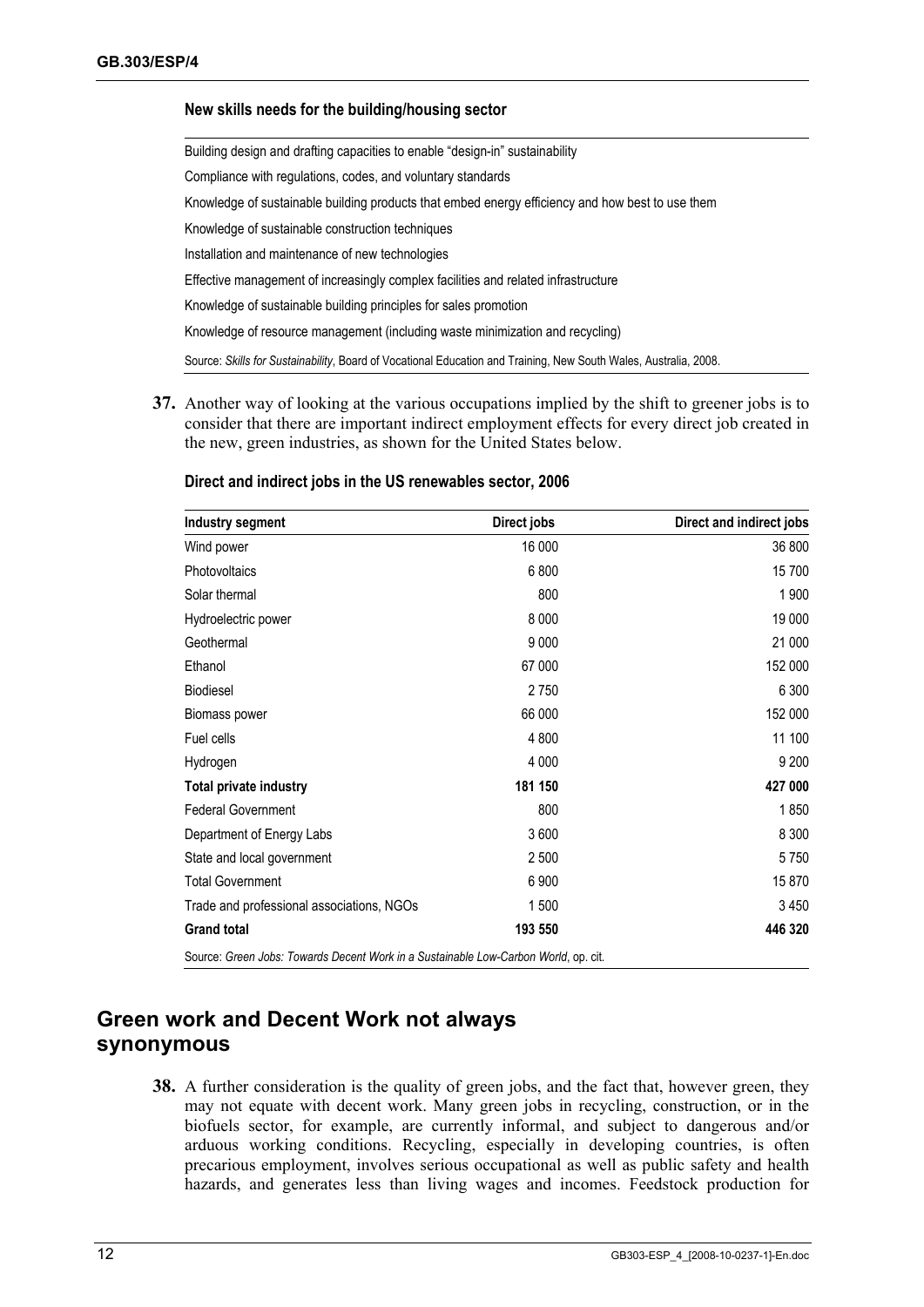biofuels can also involve excessive workloads, exposure to hazardous chemicals, and, here as well, the violation of fundamental rights such as the use of child and slave labour. This highlights the developmental character of any path to sustainability. It is not possible to address the purely environmental dimension without also focusing on the national and international social and economic policies needed to expand opportunities for decent work, and the internationally accepted standards on which policies are based. These include freedom of association and the right to collective bargaining being among the most fundamental of these, and enabling tools for the promotion and extension of other basic rights.

- **39.** Other international labour standards provide practical guidance for green jobs that are also decent, particularly instruments on safety and health, chemicals and working conditions. The transformation of economies and workplaces could become a major driver for the broader application of labour standards through a combination of awareness raising, regulation and inspection, corporate social responsibility, and collective bargaining backed by clauses on the right to information in collective agreements.
- **40.** An environmentally sustainable future path must take as a point of departure the developmental needs of each country. It is one of the key challenges in the transformation to clean development to ensure that the green jobs associated with it are decent work and contribute to socially sustainable development. This is a significant challenge for the ILO and its constituents.

### **Adjustment at the sector level**

**41.** This section focuses on energy efficiency, renewable energy, recycling, and the management of natural resources.

#### **Energy efficiency**

- **42.** Energy efficiency gains have historically been one of the biggest contributors to reductions in emissions. They will require the transfer and deployment of new technology. Much of the capital stock of buildings and equipment is long-lived and has slow renewal rates. The process is one of substantial changes in working conditions, skills needs, the use of new materials in which new energy-efficient product standards have been embedded, and the planning of work. The significant and often low-cost contributions from improvements in existing processes and facilities can only be achieved by the active involvement of employers and workers and their representatives.
- **43.** Energy efficiency gains are often the result of investment in better technology, but there is a large and often untapped potential for improving working methods and procedures. Joint initiatives by employers' organizations and trade unions for "greening the workplace" can lead to significant improvements in energy efficiency and resource use with little or no capital investment and at low overall cost. Gains in energy efficiency can be achieved in *all sectors*, but the potential is greatest in construction.
- **44.** Buildings consume the largest share of total energy. They typically account for 30–40 per cent of demand and a similar share of GHG emissions. According to the IPCC, buildings also have the highest potential of all sectors to reduce emissions. The energy efficiency of buildings can often be improved by 50 per cent and more. In many countries, zero or negative energy houses will become the building standard in the near future, increasing the cost of new construction by as little as 5–10 per cent. However, the useful life can be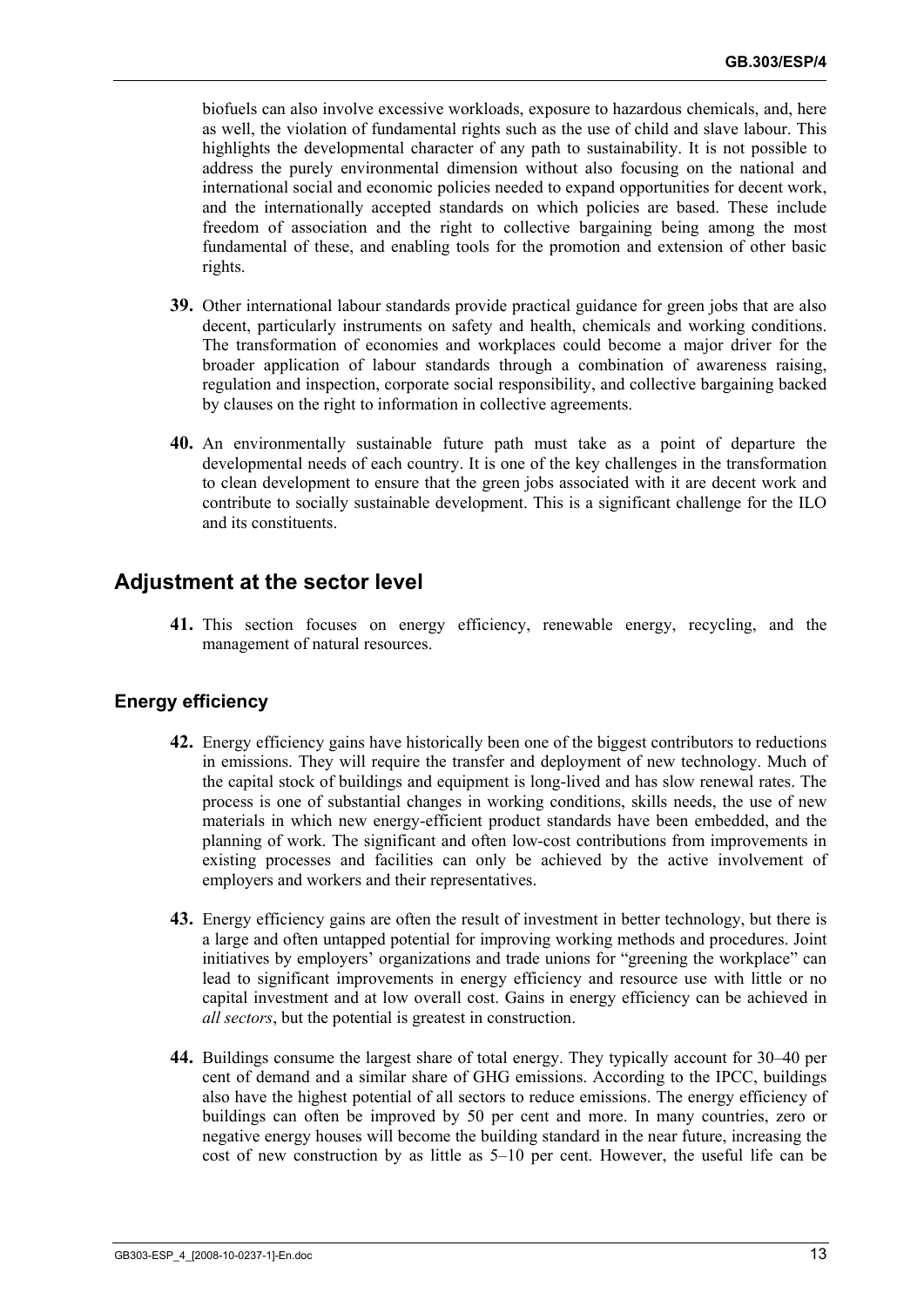60–100 years. Renovation of this "built environment" is labour-intensive, and requires customized work, typically provided by local enterprises and skilled workers.

**45.** More than half of the energy-saving potential in buildings is in developing countries, and almost a third of the emissions reductions carry negative net cost over a relatively short period of time, i.e. they pay for themselves through the savings on the energy bill. Germany has recently been further expanding fourfold a renovation programme which had already been in place for a number of years. Under this programme – probably the largest worldwide – every 1 billion euros invested in the building stock safeguards or creates around  $25,000$  jobs. <sup>12</sup> The social partners in the construction sectors played an active role in the design and implementation of the programme. In addition to the employment potential, energy efficiency measures can contribute to poverty alleviation. Poor households tend to spend disproportionate shares of their incomes on energy for electricity, heating and transport. Efficiency gains often translate into improvements in real incomes for the poor.

#### **Renewable energy**

- **46.** As illustrated earlier in the tables, renewable energy in wind, solar thermal and photovoltaic, small hydro, geothermal, and bioenergy represents the most readily counted source of green jobs. There are at least 2.2 million jobs in equipment manufacturing, installation and operation of renewable energy already, with half of them in the developing world. Investment has been rising at 20 per cent per year and the employment in this sector could exceed 20 million by 2030.
- **47.** Bioenergy, such as alcohol produced from starch or sugar, and biodiesel derived from oil crops to be used as fuel for cars, or wood and other biomass for power generation have the highest employment elasticities of all. Studies for India, for example, suggest that every hectare of energy plantation can generate as much as one full-time job. These would be green jobs in most cases. Small-scale renewable energy including biomass could be used for decentralized power generation for the 1.6 billion or more people who currently do not have access to any modern form of energy.
- **48.** However, there is also a substantial downside to the development of bioenergy. Four factors are most important. First, and as noted earlier, not all work in this sector can be described as decent work – both income and working conditions on sugar plantations and the use of child and forced labour gravely undermine the social component of sustainability. Second, while biofuels of various sorts might reduce GHG emissions, they by no means eliminate them, as, for example, solar energy does. Indeed, reducing total reliance on fossil fuels through the use of biofuels is likely to be as cost-driven, as it is "sustainability"-driven. Third, there is no guarantee that the value chain of biofuel production is inherently green: are there instances where it leads to deforestation, soil erosion, or water depletion? Finally, and most controversial, organizations as diverse as Oxfam and the World Bank have credited the conversion of food-crop land to biofuel production to be a very significant factor in the overall rise of food commodity prices, a trend, once again, that impacts the poor in particular.
- **49.** Project experiences demonstrate improvements to the quality of life of the poor. For example, experience from Bangladesh shows that, where there is energy, there can be electric light generation which, in turn, allows children a better (and cleaner) environment

<sup>&</sup>lt;sup>12</sup> German Environment Ministry (2007): "What is the German Government doing to boost energy efficiency?", http://www.bmu.de/english/energy\_effiecienc/buildings/doc/38270.php.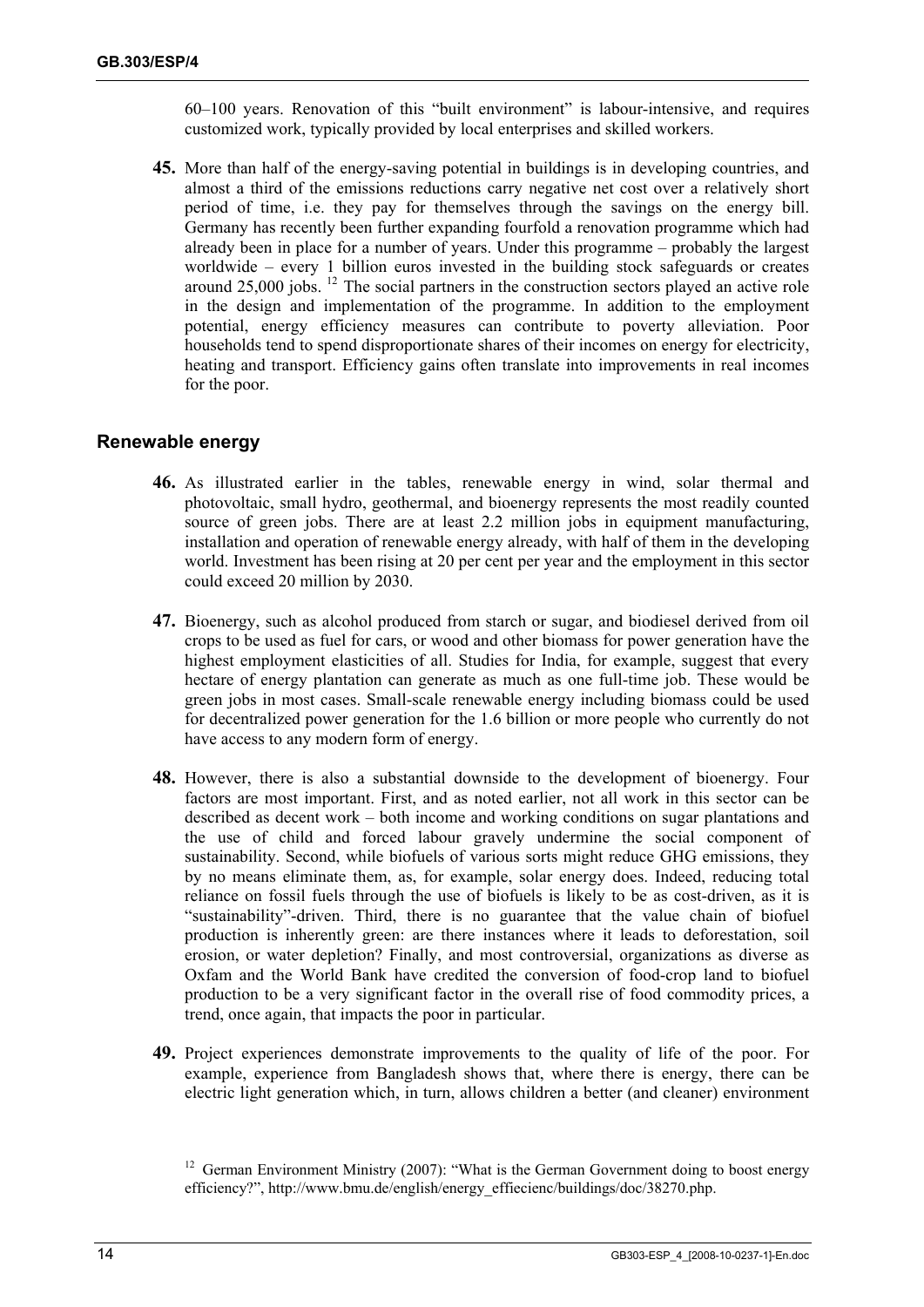in which to do their homework, and at the same time allows local commerce, such as restaurants, to expand their businesses.

#### **Recycling and the circular economy**

- **50.** Recycling and the circular economy are essential for eliminating waste and closing the material cycle of production and consumption. Recycling already accounts for a large share of identifiable green jobs, and rising commodity prices are making it more and more competitive. Materials, in particular metals like aluminium but also glass and paper, which are energy-intensive to produce, can be profitably recycled, reducing energy inputs and emissions. In European countries, recycling rates for such materials are 50–80 per cent.
- **51.** Total employment in recycling in China, for example, is estimated to be 10 million. A relatively recent but fast growing segment is the recycling of information technology products in China as part of a global production chain. Yet very poor working conditions and serious health and environmental hazards are widespread. In this case, the "recycling" of dirty jobs to developing countries is an issue worthy of examination, but so is the promotion of international labour standards to improve working conditions.

#### **Sustainable management of renewable natural resources**

**52.** Sustainable management of renewable natural resources is a key area from an environmental as well as from a food security and employment perspective. Agriculture and forestry are among the sectors most affected by climate change but have also been contributing substantially to GHG emissions. Conversion of forests for agriculture or other land uses has been responsible for  $20-25$  per cent of  $CO<sub>2</sub>$  emissions. Emissions from deforestation are particularly evident in Indonesia and Brazil. Major efforts are needed to develop agricultural and forestry production systems which provide decent incomes and livelihoods and at the same time reduce emissions, consume less water, and maintain soil fertility and biodiversity.

### **Policy responses and the role of the ILO**

**53.** Facing up to the challenge of climate change involves a broad spectrum of labour market institutions and interventions in which the ILO can claim expertise. Several of these are briefly detailed in the table below. Three of the ILO's main tools are labour market analysis, social protection, and social dialogue. Good analysis of possible labour market impacts is vital to good policy design, social protection policies provide a cushion for those who may find themselves on the downside of transitions.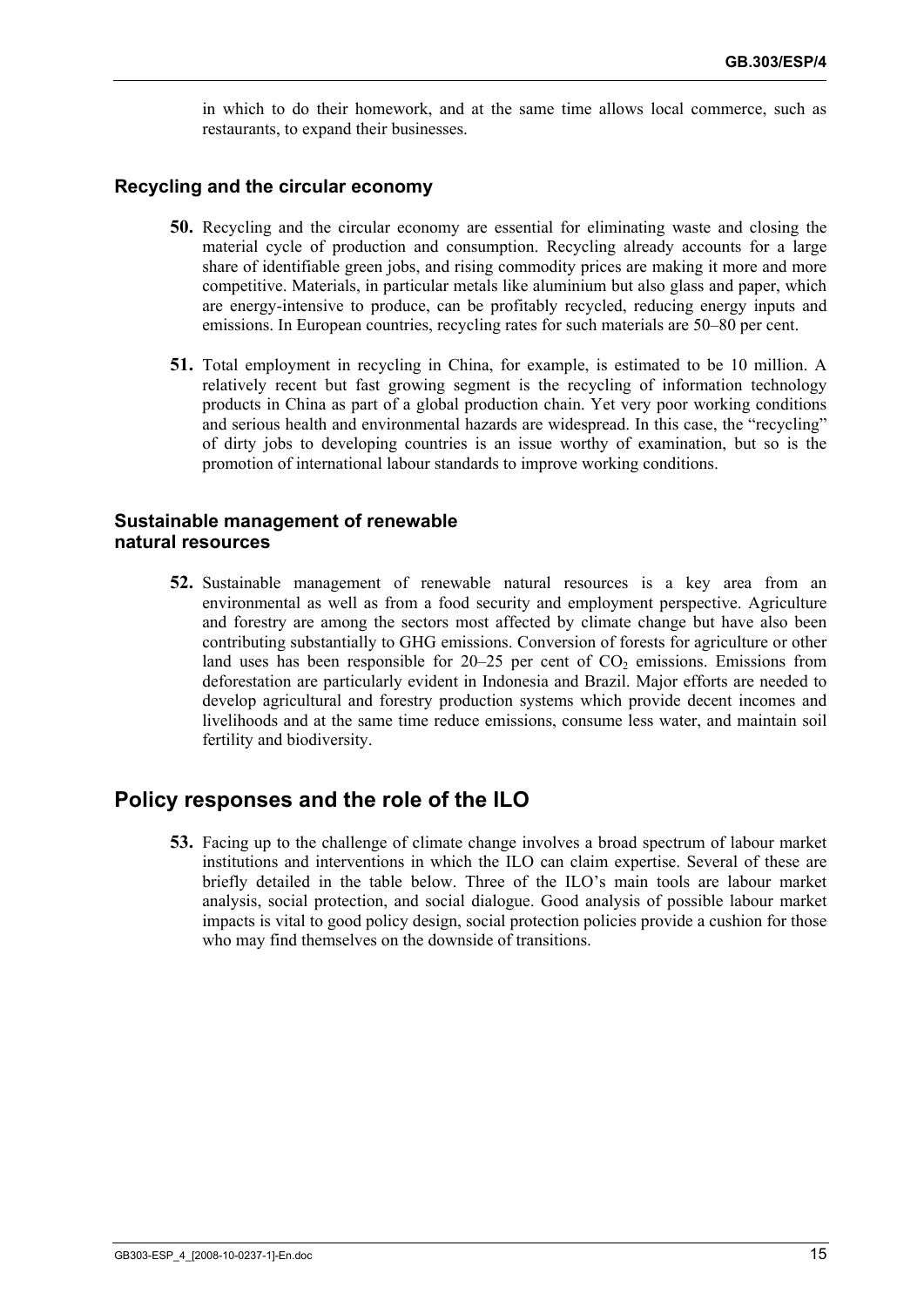| Area                                                        | <b>Comment</b>                                                                                                                                                                                                                                                                                                                                                                                                                                                                                                                  |
|-------------------------------------------------------------|---------------------------------------------------------------------------------------------------------------------------------------------------------------------------------------------------------------------------------------------------------------------------------------------------------------------------------------------------------------------------------------------------------------------------------------------------------------------------------------------------------------------------------|
| Employment-Intensive<br>Infrastructure Programmes<br>(EIIP) | Adapting to the challenge of climate change will for the most part be private<br>sector-led, with or without the inducement of policy. But governments also have<br>an important, direct role to play, in part through their investments in<br>infrastructure. The ILO has long experience in building sustainability into EIIP<br>projects.                                                                                                                                                                                    |
| Social protection                                           | While the extension of social protection is a general necessity, two issues<br>relating to climate change need to be considered. First, the higher frequency of<br>severe weather and resulting dislocations will mean a higher level of<br>vulnerability. Second, the higher rate of job turnover will expose more people to<br>income insecurity.                                                                                                                                                                             |
| Skills                                                      | Mitigating and adjusting to climate change will have widespread implications for<br>skill development. A high level of innovation will be called for, based on new<br>skills, while the "greening" of existing jobs means that otherwise traditional<br>occupations will need to acquire new competencies. This will in part be induced<br>by changing product specifications, requiring upgraded and new skills for their<br>use and maintenance.                                                                              |
| <b>Employment services</b>                                  | Economic restructuring, such as that induced by climate change, typically<br>involves a higher rate of job turnover, i.e. job loss and job creation. Employment<br>services can facilitate labour market transitions through the provision of<br>information on new activities and placement services. As such, they can<br>improve the functioning of the labour market.                                                                                                                                                       |
| Social dialogue                                             | Adapting to change will require the free flow of information, backed by the right<br>to information. Collective bargaining is one effective adjustment mechanism.<br>There will be, moreover, questions of equity and fairness to address.<br>Elaboration of policies in the new area of climate change will require the<br>building of capacity among constituents, and within the Office itself.                                                                                                                              |
| Sustainable enterprise                                      | The conclusions on sustainable enterprise from the 96th International Labour<br>Conference provide guidance on the needs of enterprises in the area of<br>sustainability. While these apply to all enterprises, adjusting to climate change<br>will require a particular focus on small and medium-sized enterprises, which<br>dominate enterprise activity in the world economy, are likely to face significant<br>information deficits relative to large firms, and also face more financial<br>constraints than large firms. |
| Occupational safety and health                              | Not all green jobs can be defined as decent work, e.g. waste recycling,<br>shipbreaking, work on plantations, other activities in the informal economy.<br>Promotion of green activities in these sectors and elsewhere will require a focus<br>not just on adequate incomes, but on occupational safety and health, and the<br>international labour standards concerned.                                                                                                                                                       |
| Informality and poverty reduction                           | Much environmental degradation is poverty-driven: reducing poverty through<br>productive employment is thus the route towards greater environmental<br>sustainability. One reason for rising food commodity prices is related to the<br>conversion of food crops to biofuels. Ensuring that greener livelihoods are<br>convergent, rather than divergent, food security and poverty reduction should<br>therefore be an essential focus of policy intervention and action.                                                      |
| Crisis                                                      | The increasing frequency of severe weather events requires immediate<br>intervention on the communities and livelihoods that natural calamities disrupt.<br>The focus on crisis prevention is also highly relevant to climate-related<br>adaptation strategies, such as the construction of reinforcements in exposed<br>coastal areas.                                                                                                                                                                                         |
| Standards and rights                                        | There is both a socio-economic and a gender dimension to climate change.<br>The poor are most vulnerable to the impact of climate change: their health is<br>most at risk, and they work in sectors (e.g. agriculture) that are the most<br>exposed to the negative consequences of climate change. Women are likely to<br>constitute a disproportionate share of those affected. Also, as noted, adjusting<br>to climate change crucially involves standards relating to occupational safety<br>and health.                    |

#### **The labour market dynamics of climate change in relation to the ILO's core areas of expertise**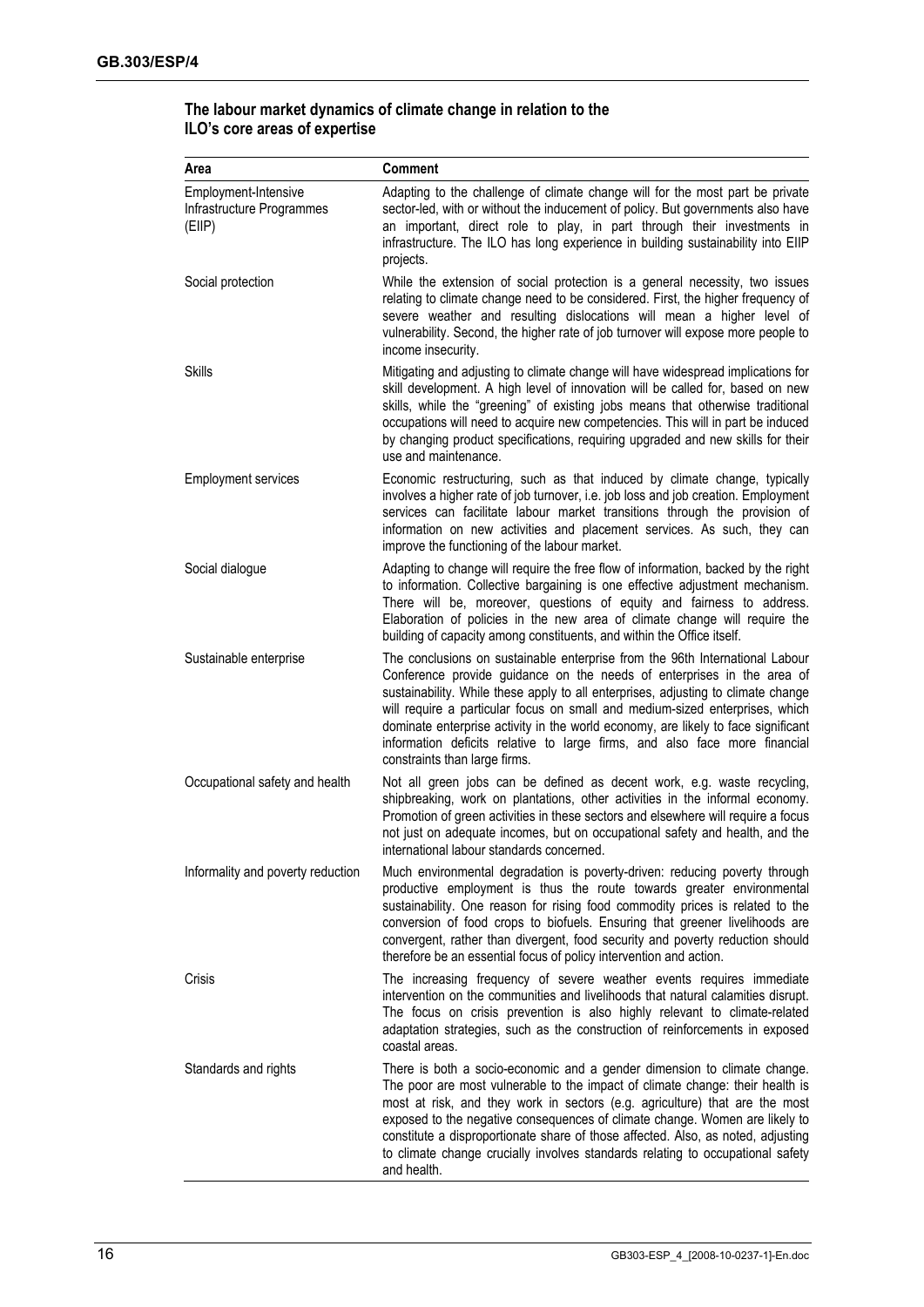### **The ILO's green jobs initiative: Where we are**

- **54.** During 2007, the ILO stepped up work on green jobs. The Director-General's report to the International Labour Conference that year highlighted the importance of ILO constituents working together to anticipate the employment changes that a more environmentally sustainable development will engender.<sup>13</sup>
- **55.** The ILO, together with UNEP, the International Trade Union Confederation (ITUC) and the IOE, have set in motion a "Green Jobs Initiative". It looks at the adjustment needs of enterprises and workers affected by the shift towards sustainable production and consumption patterns. Work to date under the Green Jobs Initiative includes:
	- A Green Jobs report, produced by the Worldwatch Institute at the initiative of UNEP, the ILO, the IOE, and the ITUC.
	- UN Secretary-General Ban Ki-moon has made the UN contribution to addressing the climate change challenge one of three priorities for the UN system. A UN systemwide strategy was presented at the climate talks in Bali in December 2007. It includes the ILO's role in responding to the employment and income implications of climate change and explicitly acknowledges the ILO constituents as important actors in tackling climate change.
	- Assessing labour market impacts: an analysis of methodological options. A first application is planned as part of a larger UN project in China in which the Office is involved.
	- An initial background study on energy efficiency in buildings in developing countries and emerging economies is under way, with an initial focus on South Africa.
	- Energy efficiency and SMEs research and integration of results into ongoing programmes on enterprise development.
	- Skills development: a preliminary review has been carried out for the report on skills discussed at the International Labour Conference in 2008, and a major report on this subject will be prepared for 2009.
	- Adaptation to climate change impacts on rural areas. Together with the FAO, the ILO plans to develop a methodology to factor employment into national plans and programmes for adaptation to climate change. Bangladesh will be one of the countries where the methodology will be tested.
	- Bioenergy and smallholder farming: the ILO has been developing tools to assess the employment and income impacts of biofuels in Brazil. It has also been requested to assist the Government of the State of Bahia with the design of a sustainable biodiesel programme to improve livelihoods of smallholder farmers. The programme includes the definition of criteria and indicators on economic, social and environmental sustainability to monitor policy impacts and certify products for marketing and trade.
	- Documentation of good practices: a study on the role of the social partners in the implementation of the Kyoto Protocol in Spain has been completed. Other case studies related to the role of social dialogue and to green jobs for development are under way.

<sup>&</sup>lt;sup>13</sup> Decent Work for Sustainable Development, ILC 96-2007/Report I(A), http://www.ilo.org/ public/english/standards/relm/ilc/ilc96/pdf/rep-i-a.pdf.